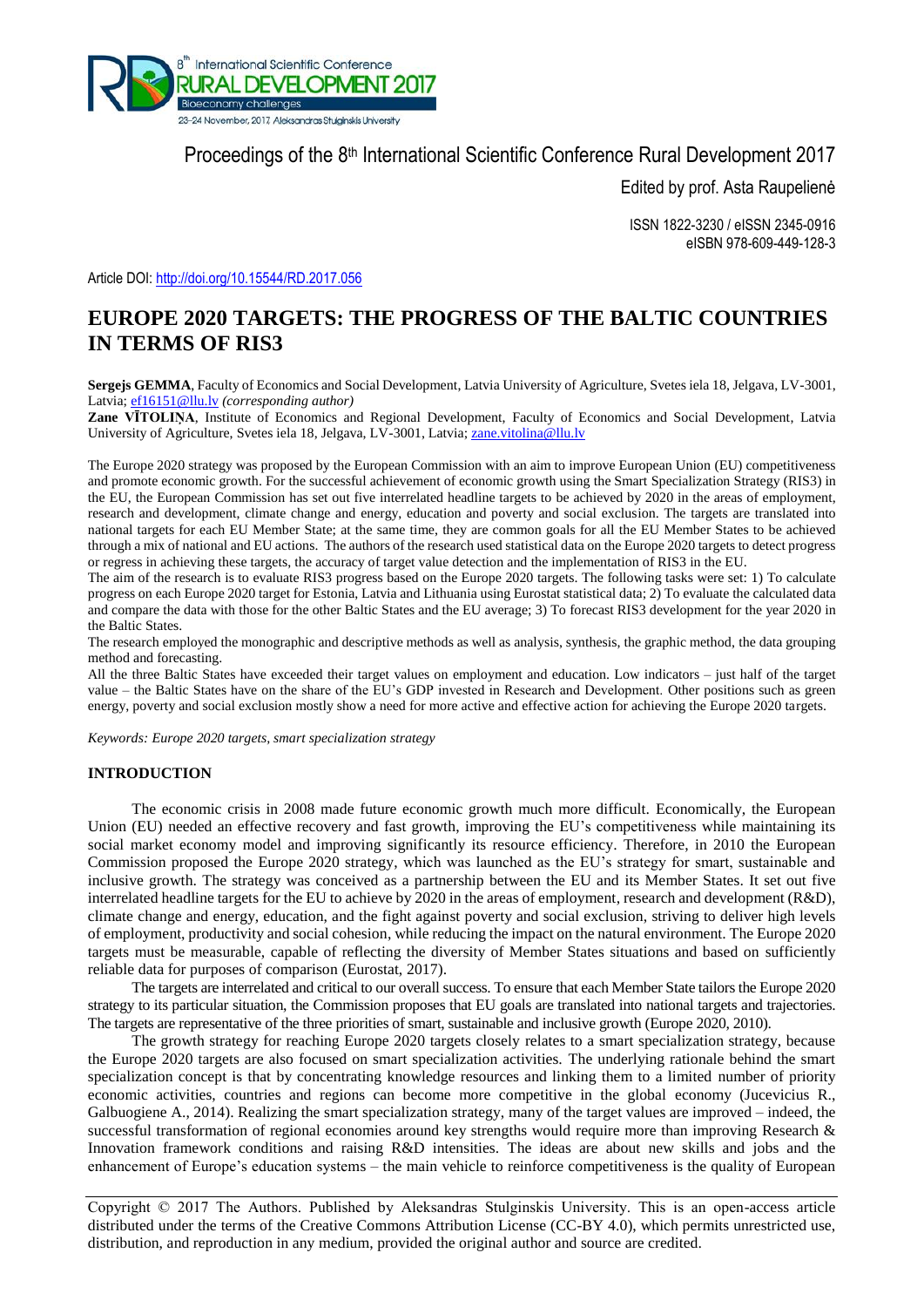human capital –, as well as about sustainable growth. To contribute to this wide goal, European regions and Member States have to develop better conditions for their industrial base and link instruments from Research & Innovation domains to those of the industrial policy domain (Eurostat, 2017).

The defined target values must be achieved in the year 2020. Now more than half of the period has passed; therefore it is worthwhile to evaluate progress on the headline targets and the Europe 2020 strategy in general for the first half of the period – from 2011 to 2015 – which targets are following target values set and where some problems with the progress in reaching the target values are.

The aim of the research is to evaluate RIS3 progress based on the Europe 2020 targets. The following tasks were set: 1) To calculate progress on each Europe 2020 target for Estonia, Latvia and Lithuania using Eurostat statistical data; 2) To evaluate the calculated data and compare the data with those for the other Baltic States and the EU average; 3) To forecast RIS3 development for the year 2020 in the Baltic States.

## **RESEARCH METHODS**

The research employed the monographic and descriptive methods as well as analysis, synthesis, statistical analysis, the graphic method, the data grouping method and forecasting.

For the first time, the Europe 2020 targets were defined on 3 March 2010 in the European Commission communication "Europe 2020 – a strategy for smart, sustainable and inclusive growth" as five headline target areas. And legally these targets were published in the European Council Conclusions of 17th June 2010. The European Council has defined the targets to be achieved in 2020:

- *-* the employment rate should be 75% of the population in age 20-64, including the greater involvement of older workers and women, the better integration of migrants in the work force;
- *-* investment in R&D should be 3% of the EU's gross domestic products (GDP), focusing attention on the need for both the public and private sectors to invest in R&D, more attention should be paid to improving the conditions for private R&D in the EU;
- *-* reducing greenhouse gas emissions by at least 20% compared with 1990 levels, increasing the share of renewable energy sources in energy consumption to 20%; and increasing energy efficiency to 20%;
- *-* reducing the dropout rate of early school leavers to 10% and increasing the share of the younger generation aged 30-34 having a tertiary degree to at least 40% in 2020;
- reducing the number of EU citizens living below the national poverty lines by 25% and lifting over 20 million people out of poverty (European Council, 2010).

To achieve these targets commonly, each EU Member State has defined its own target values for 2020. The target values for each member state were set to reflect the situation and possibilities of each Member State to contribute to the common goals.

The first results of strategy implementation showed statistical data for 2011, and some statistical data for 2016 were not available at the time of the paper writing process, so the authors of the paper evaluated the period from 2011 to 2015 – a five year period for evaluating the smart specialization progress in achieving the Europe 2020 targets.

The authors of the paper illustrate the progress of achieving the Europe 2020 targets in Estonia, Latvia, Lithuania and the EU by using charts, which show cumulative absolute increases/decreases for each of the headline indicators and the targets to be achieved in 2020 (Ministry of Welfare, 2016).

The charts show the values for each target indicator and how fast the progress was made from 2011 to 2020 as well as each country's national target value. Such charts let us compare the progress made towards each target between the Baltic States and the EU as a whole. All the values are calculated using the data from the Eurostat database.

Some countries have defined their targets with different measurement units or base years – in the case of greenhouse gas emissions, the base year 1990 was used for the EU average level, while the Baltic States have set their targets as a percentage compared with year 2005 levels. Speaking about poverty rates, Estonia has set its target as a percentage, while Latvia and Lithuania as a number of people. To illustrate these data graphically, all the values were recalculated in percentage. Lithuania and the EU have set the shares of early school leavers at less than 9 and 10 percent, respectively. The EU has set the share of the younger generation with a tertiary degree at more than 40%, while Latvia at 34–36%. To illustrate the difference between the indicator values and the target values, the authors used exact values and the average value of 35% for the tertiary education rate in Latvia.

#### **RESEARCH RESULTS AND DISCUSSION**

The progress of achieving the Europe 2020 targets is illustrated in 8 charts showing cumulative absolute changes from 2011 to 2015 and the target values for the year 2020 for each country and the EU as a whole. These charts also allow evaluating the progress among the Baltic States and comparing it with the average EU.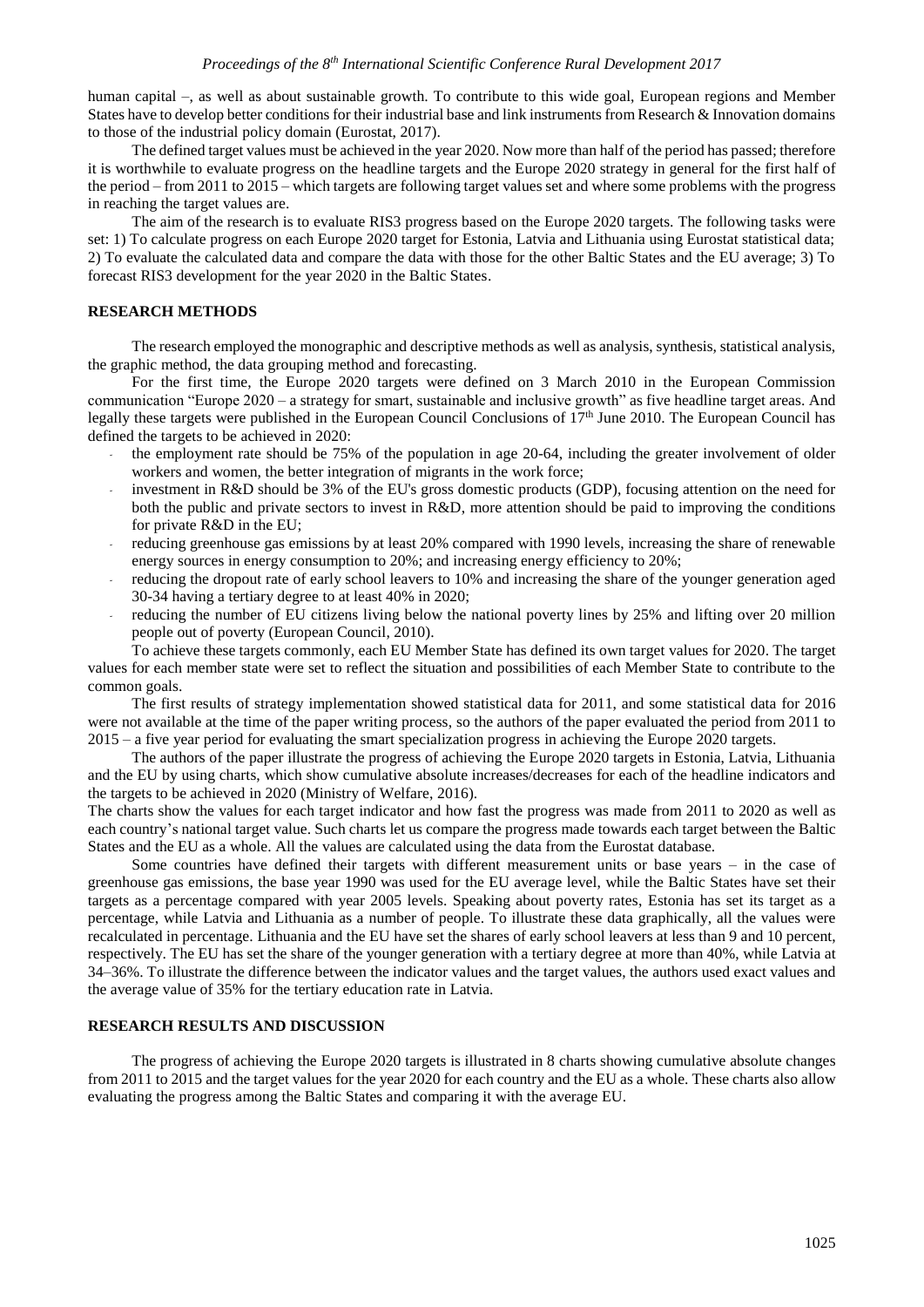

*Source: authors' construction based on Eurostat data*

Figure 1. The share of employed population aged 20-64 (%) and cumulative absolute change (line).

For the Baltic States, the employment rates are very good and as seen in Figure 1, already in 2015 Estonia and Lithuania has reached their Europe 2020 target value, while Latvia was close to it. All activities especially related to EU funding are aimed at achieving the Europe 2020 targets. As regards the EU as a whole, the employment rate was growing slowly because of slow recovery from the economic crisis in 2008 (Europe 2020, 2010). In the EU the situation can be improved by more active labour market policies coupled with lifelong learning strategies and comprehensive integration policies (Taking stock..., 2014).



*Source: authors' construction based on Eurostat data*

Figure 2. The share of the EU's GDP invested in R&D (%) and cumulative absolute change (line).

A less positive situation is observed with regard to the share of GDP invested in R&D. One of the reasons is the lower levels of private investment. Investment in R&D in Estonia in 2011 and 2012 was more than twice as much as in Latvia and Lithuania, and Estonia was one of the EU Member States which stood above the EU average in this area until 2012 (Taking stock..., 2014). This high indicator value has an explanation – it was mainly due to one one-off investment made by Energy Estonia in a shale-oil testing facility that was recorded as a private R&D investment due to statistical procedures. Therefore, over the next years R&D intensity in Estonia decreased to some extent, with a small increase in 2015 (Assessment of..., 2013). Lithuania in this period had a small increase each year, while Latvia's indicator was varying but in general decreasing. All the three Baltic States are admitting that it is unlikely to reach the target level due to the low level of private investment in Lithuania and Latvia and due to the lack of skilled personnel and low sciencebusiness cooperation in Estonia. To improve the current indicators in the whole EU, it is necessary to focus on the effect and composition of research spending and on improving the conditions for private sector R&D (Europe 2020, 2010).

As seen in Figure 3, the EU target of decreasing greenhouse gas emissions was already achieved in 2014, although the Baltic States had higher rates of achieving this target. Estonia reached its target in 2013, and later the rate was increasing. By the way, all the three Baltic States expect to observe the limit and reach the target. Current climate and energy policies in the EU have delivered on progress, with the economic slowdown also having a significant effect on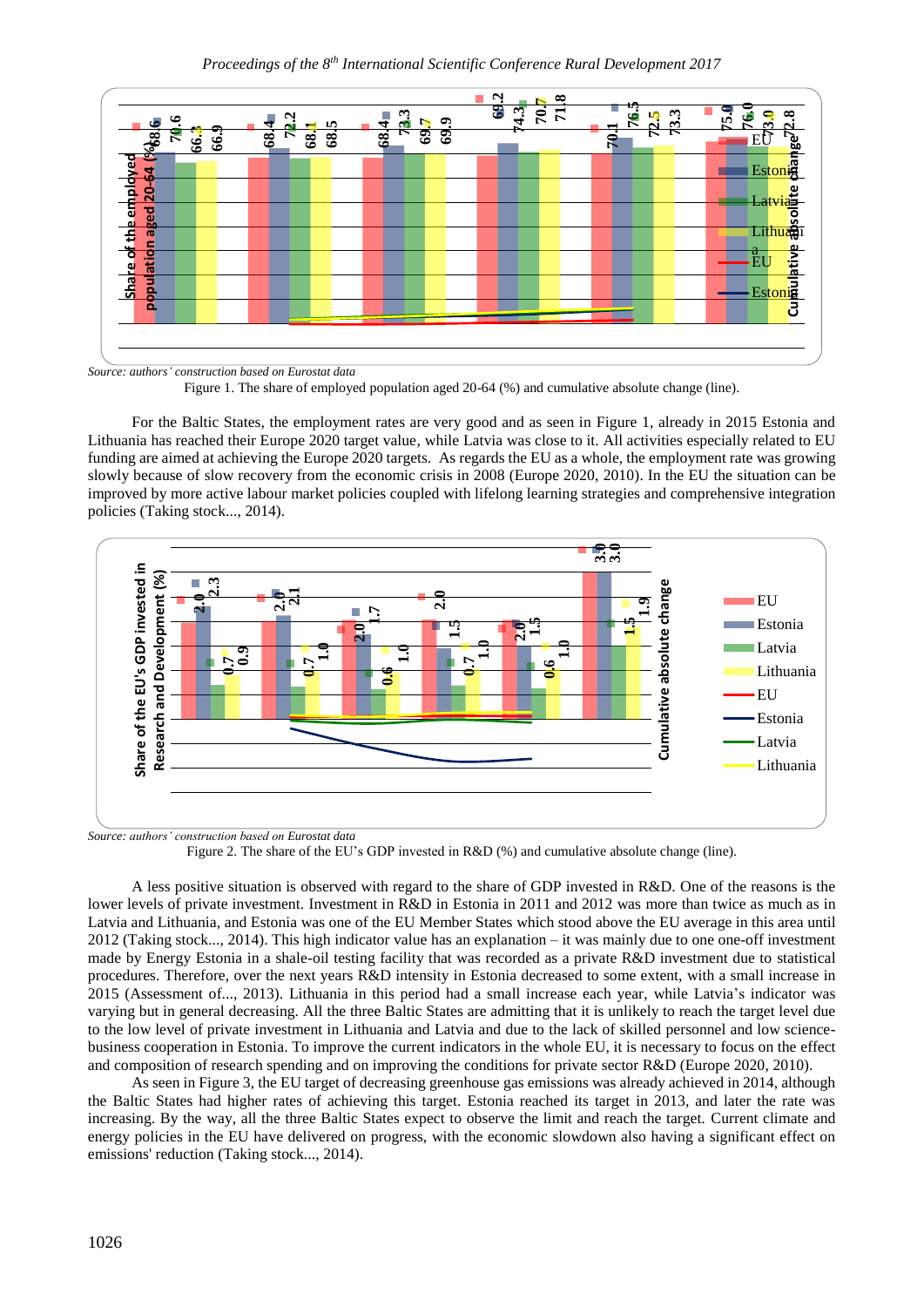

*Source: authors' construction based on Eurostat data*



Figure 3. The greenhouse gas emission decrease rate (%) and cumulative absolute change (line).

The share of renewable energy in gross energy consumption shows very good progress. Estonia and Lithuania have already reached their targets and Latvia is on the way to soon reach its target, which is twice as high as the EU target and a little less than twice as high as the targets of Lithuania and Estonia. So Latvia is showing the best performance in this area. The notable progress of renewable energy means that the EU is the world's leader in terms of global investment in renewable energy (Taking stock..., 2014).



*Source: authors' construction based on Eurostat data*

Figure 5. Primary energy consumption (%) and cumulative absolute change (line).

Figure 4. The share of renewable energy in gross final energy consumption (%) and cumulative absolute change (line).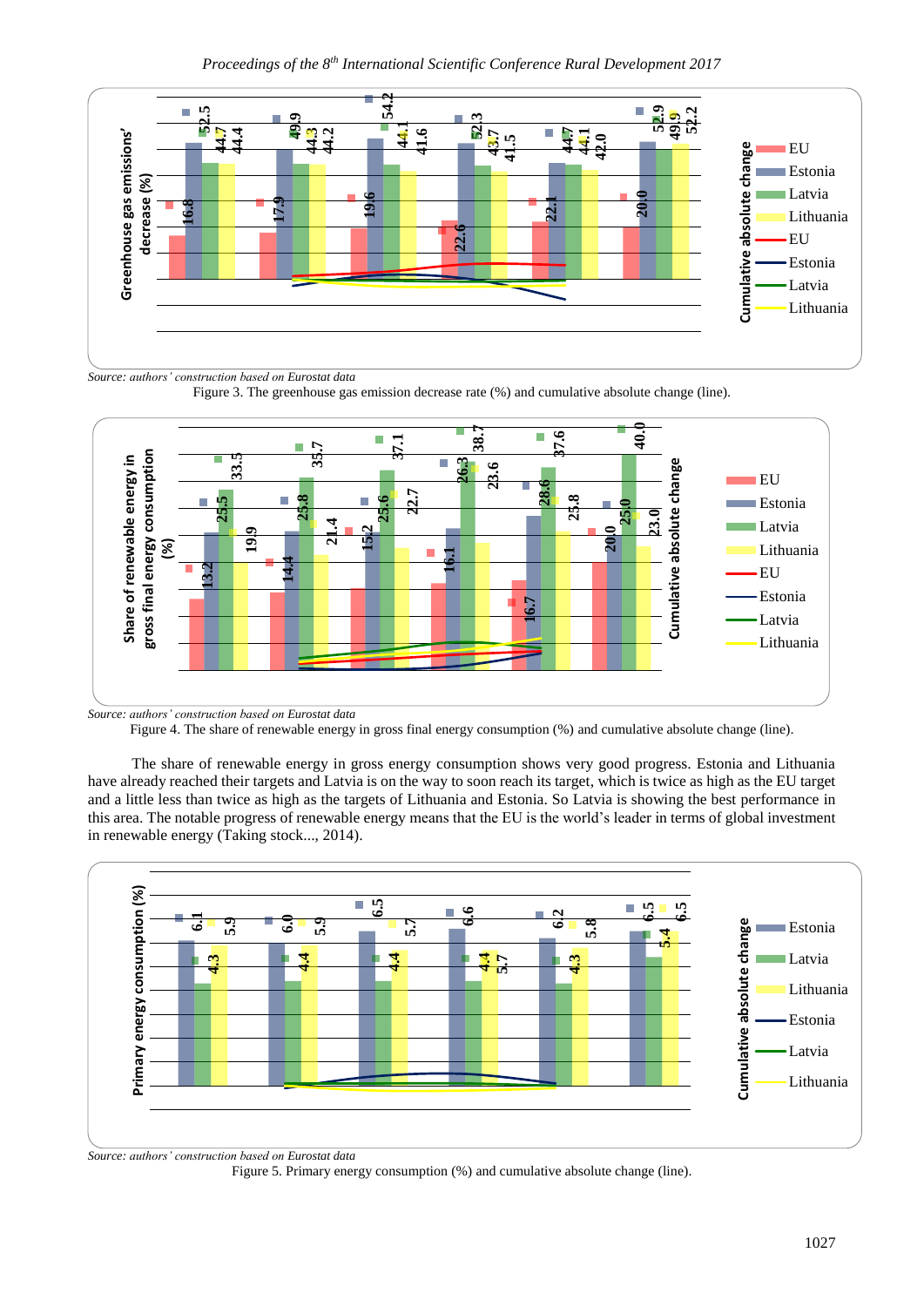The EU notes that the EU energy efficiency target is not on track, so there are different energy efficiency conditions from 2014. The Energy Efficiency Directive defines that the "target shall be at least equivalent to achieving new savings each year of 1.5 % of the annual energy sales" (European Parliament, 2012).

As seen in Figure 5, in 2014 Estonia had reached its national target, while in Latvia and Lithuania no significant progress occurred in this area. The problem of the Latvian and Lithuanian energy markets is their high dependence on foreign energy products – gas and oil imports (EUR-Lex, 2015a; EUR-Lex, 2015b). In the whole EU the intensity for improving the performance should be higher as well.



*Source: authors' construction based on Eurostat data*

Figure 6. The share of early school leavers (%) and cumulative absolute change (line).

Already at the beginning of this period Lithuania's performance was above its target and each year was improving the performance. Latvia has reached its target, and Estonia is slowly moving towards the target. The rate differs by gender – the rate for males has fallen significantly, but still remaining more than twice as high as the rate for females – and also if it is rural or urban area. The high rates could be explained by strong and increasing investments in education and a favorable parental environment.



*Source: authors' construction based on Eurostat data*

Figure 7. The share of the younger generation with a tertiary degree (%) and cumulative absolute change (line).

All the three Baltic States have very good rates for both education targets – even in the first years of the period, the rates were higher than the target values and they kept increasing. Besides, the Baltic rates were higher than the EU average target for 2020. In 2015, the share of the younger generation with a tertiary degree in Latvia was 41.3% and in Estonia 45.3%, while in Lithuania the share was one of the highest in the  $EU - 57.6\%$ . It means that a highly educated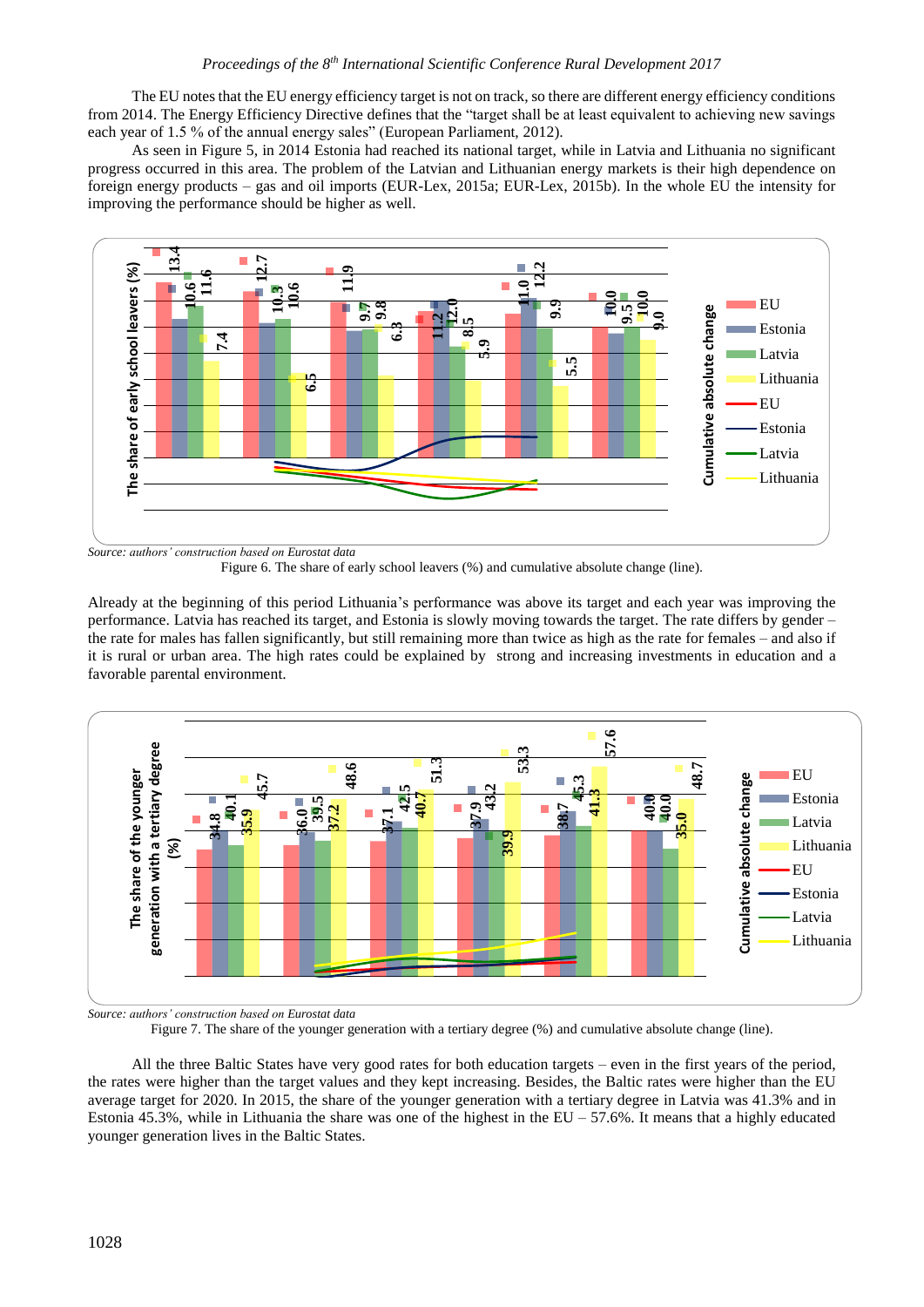

*Source: authors' construction based on Eurostat data*

Figure 8. The share of people at risk of poverty in total population (%) and cumulative absolute change (line).

The rate in the whole EU was low and the situation for reaching target is challenging. Besides, Estonia has set a high target value, the employment and income targets were also increased, therefore meeting the target in 2020 is most likely impossible. Reaching the target by 2020 requires additional measures to further increase participation in the labor market, and improve skills and qualification levels due to increased employment and income. Latvia and Lithuania have already met their targets, and they keep the rates while increasing economic growth.

### **CONCLUSIONS**

Smart specialization strategy implementation in the EU has influenced such fields of development as education, investment in R&D and employment.

The Baltic States have already reached their national targets or are very close to reach them in such areas as employed population, renewable energy and tertiary education.

Progress in the Baltic States is also depending on the target value set – in relation to some targets, one of the Baltic States has set a twice as high target than the others: Estonia has set a two times higher target value than Latvia with regard to the share of GDP invested in R&D, while Latvia has set almost two times higher target value than Estonia, Lithuania and the EU regarding the share of renewable energy. .

The Baltic States have showed very good progress in achieving the education targets – Lithuania has the highest progress regarding the share of the younger generation with a tertiary degree in the whole EU.

One significant one-off investment in R&D in Estonia in 2011 could cause a considerable increase in the share of GDP invested in R&D, demonstrating a rate twice as high as in Latvia and Lithuania.

Forecasting progress regarding the Europe 2020 targets, one can conclude the target values will be reached in all the areas, except energy consumption and poverty in Estonia and the EU that have not significantly progressed in the 5 year period.

#### **ACKNOWLEDGEMENTS**

The research was supported by the project "Strengthening Research Capacity in Latvia University of Agriculture" (agreement No 3.2.-10/43).

#### **REFERENCES**

- 1. EUR-Lex. 2015. State of the Energy Union (2015) Country Factsheet Lithuania. Commission Staff Working Document. Available a[t http://eur-lex.europa.eu/legal-content/lt/TXT/?uri=CELEX:52015SC0231](http://eur-lex.europa.eu/legal-content/lt/TXT/?uri=CELEX:52015SC0231) (Accessed on 01/11/2017).
- 2. EUR-Lex. 2015. State of the Energy Union (2015) Country Factsheet Latvia. Commission Staff Working Document. Available at <http://eur-lex.europa.eu/legal-content/EN/TXT/?qid=1510734384871&uri=CELEX:52015SC0230> (Accessed on 01/11/2017).
- 3. European Commission. 2013. Assessment of the 2013 national reform programme and stability programme for ESTONIA. European Commission staff working document. Available at [http://eur-lex.europa.eu/legal](http://eur-lex.europa.eu/legal-content/lv/TXT/?uri=CELEX:52013SC0356)[content/lv/TXT/?uri=CELEX:52013SC0356](http://eur-lex.europa.eu/legal-content/lv/TXT/?uri=CELEX:52013SC0356) (Accessed on 01/11/2017).
- 4. European Commission. 2010. EUROPE 2020: A European strategy for smart, sustainable and inclusive growth. Available at [http://ec.europa.eu/eu2020/pdf/COMPLET%20EN%20BARROSO%20%20%20007%20-%20Europe%202020%20-](http://ec.europa.eu/eu2020/pdf/COMPLET%20EN%20BARROSO%20%20%20007%20-%20Europe%202020%20-%20EN%20version.pdf) [%20EN%20version.pdf](http://ec.europa.eu/eu2020/pdf/COMPLET%20EN%20BARROSO%20%20%20007%20-%20Europe%202020%20-%20EN%20version.pdf) (accessed on 10/12/2016).
- 5. European Commission. 2014. Taking stock of the Europe 2020 strategy for smart, sustainable and inclusive growth. Communication from the Commission to the European Parliament, the Council, the European Economic and social committee and the Committee of the Regions COM/2014/0130. Available at [http://eur-lex.europa.eu/legal-](http://eur-lex.europa.eu/legal-content/EN/ALL/?uri=celex:52014DC0130)